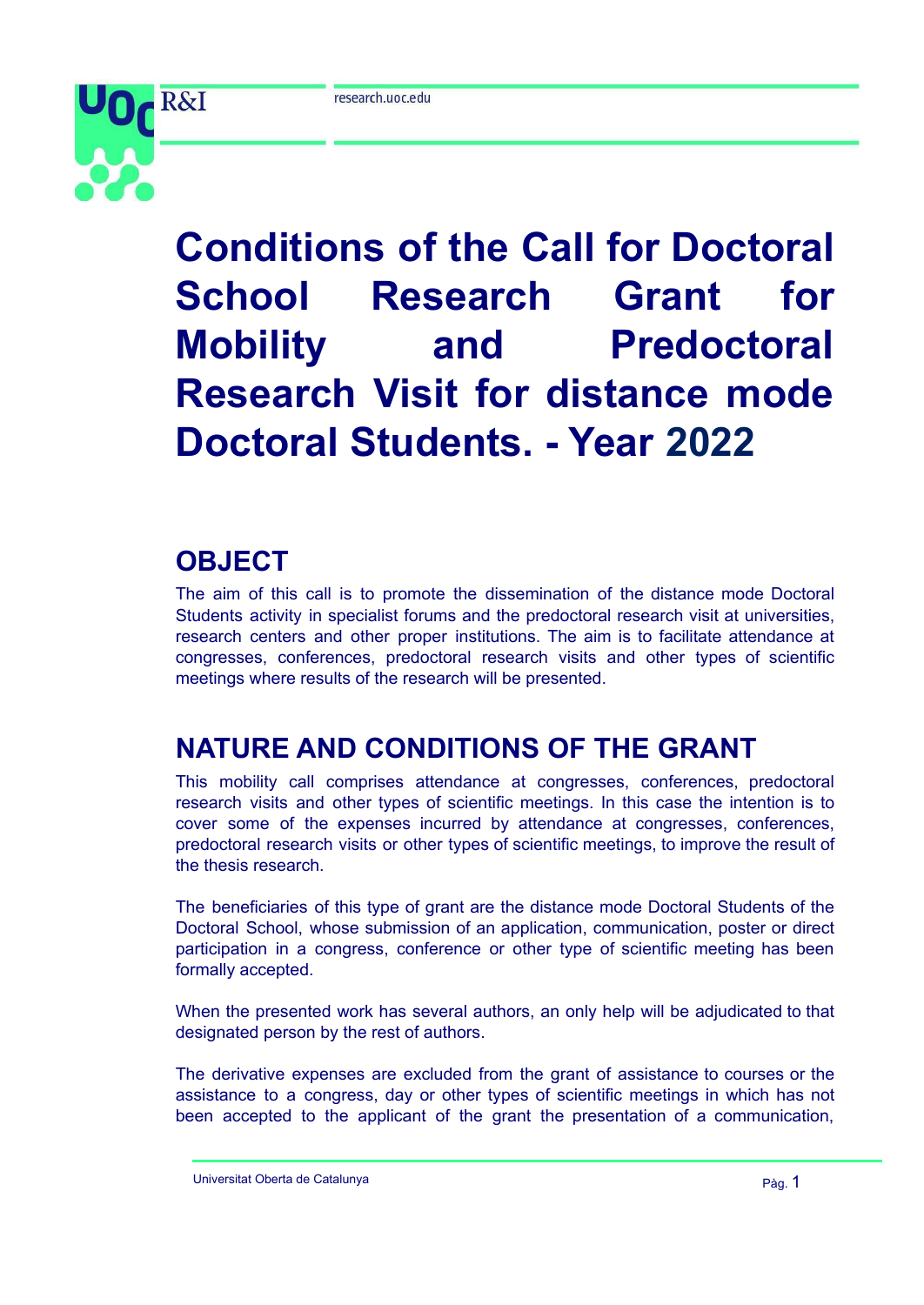poster, etc. However, requests related with displacements in motive of the development of theirs theses will be permit including the realization of fieldwork.

The grant includes the following items and amounts always bearing in mind the documents UOC ["Política](http://cv.uoc.edu/webapps/intrauoc2/documents/10530/247815/Pol%C3%ADtica+de+viatges+2017/e93d12cb-b4c7-4068-9e92-58101070e27e?redirect=http%3A%2F%2Fcv.uoc.edu%2Fwebapps%2Fintrauoc2%2Fen_GB%2Fgroup%2Fintrauoc%2Finterior%3Fp_p_id%3D175_INSTANCE_XytVkPhnH1H4%26p_p_lifecycle%3D0%26p_p_state%3Dnormal%26p_p_mode%3Dview%26p_p_col_id%3Dcolumn-3%26p_p_col_pos%3D2%26p_p_col_count%3D4) de viatges 2017".

- **a)** Registration fee (if appropriate)
- **b)** Travel by air or train
- **c)** Accommodation
- **d)** Living expenses and minor transport expenses

**Reserving journeys (by plane or train and the hotel) and the payment of the registration fee must be made in accordance with the purchasing procedure for the Research and Innovation Office (ARI).**

Expenses relating to the registration fee, travel and accommodation must be duly justified to the ARI within the 15 days after the journey has taken place. For travel by plane or train, plane tickets and boarding passes or the corresponding ticket must be presented.

## **BUDGET**

The overall **budget** 2022 available for this call is **3.000,00 Euros**.

#### **REQUIREMENTS AND OBLIGATIONS**

To receive a Doctoral School grant for the Mobility and Predoctoral Research Visit, the applicant must meet the following requirements and obligations:

- **●** Completing the grant application form provided by the Doctoral School by sending to [internal\\_grants\\_ri@uoc.edu,](mailto:internal_grants_ri@uoc.edu) and submit all the attached documentation stipulated on the form (both the documentation for submission when making the application and the documentation that should be sent after the organisation of the event). Is necessary to take into account that it is indispensable to present the official communication of the organizing organization the act through which the researcher is made know about his/her communication or presentation of results having been accepted.
- **●** Not receiving other grant for the same item awarded by public or private institutions.
- **●** It is essential that the associated expenses are incurred between 1 January and 31 December 2022.
- **●** Having the scientific production up to date in the Record of Activities document.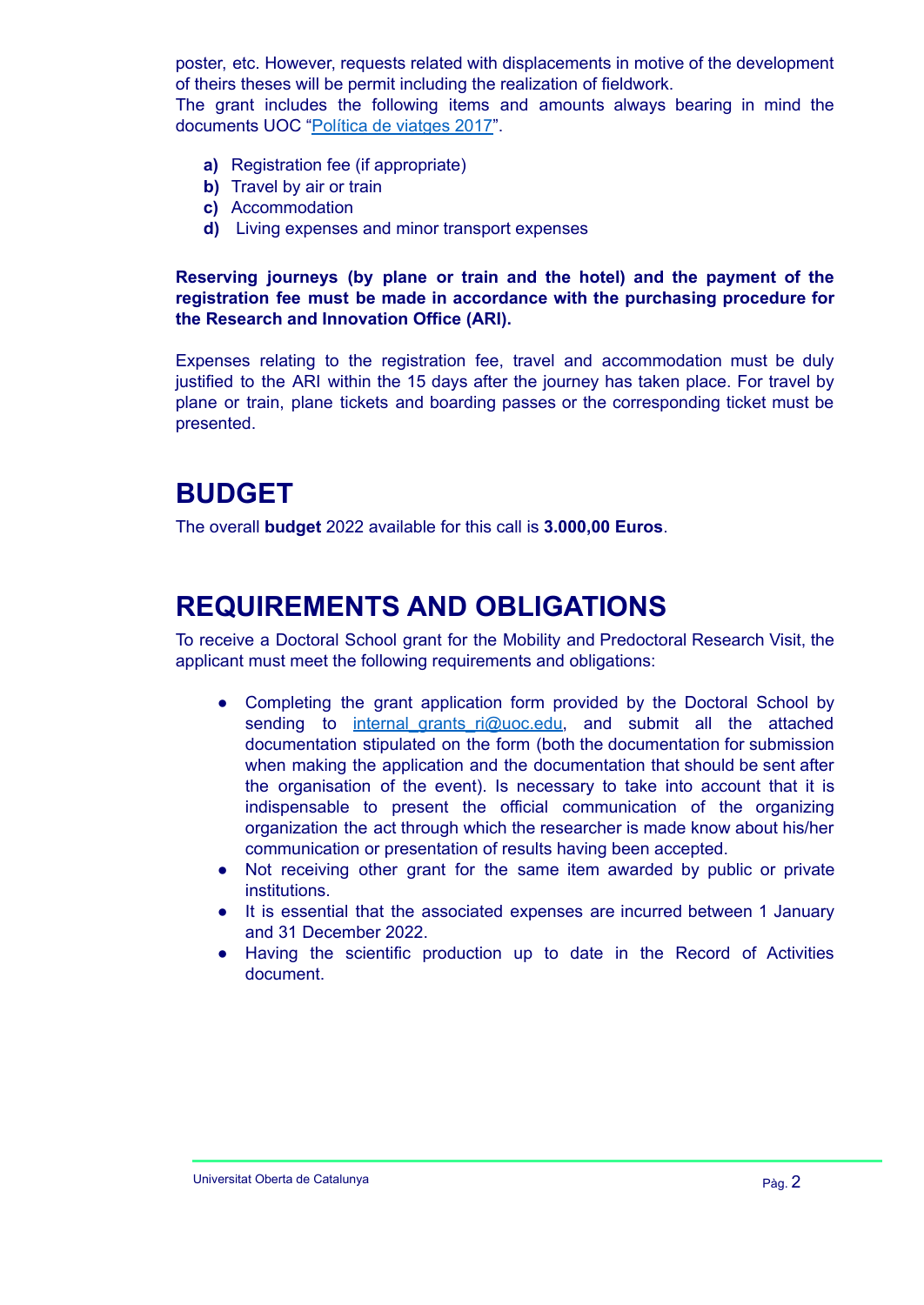## **TIME LIMIT, FORMALISATION AND PROCESSING OF APPLICATIONS**

The period for submitted will be open until the budget is exhausted and as maximum till November1<sup>st</sup>, 2022.

To receive a Doctoral School grant for the Mobility and Predoctoral Research Visit, the applicant must meet the following requirements and obligations:

▪ Completing the grant application form provided by the Doctoral School by sending to [internal\\_grants\\_ri@uoc.edu](mailto:internal_grants_ri@uoc.edu), and submit all the attached documentation stipulated on the form (both the documentation for submission when making the application and the documentation that should be sent after the organisation of the event). Is necessary to take into account that it is indispensable to present the official communication of the organizing organization the act through which the researcher is made know about his/her communication or presentation of results having been accepted.

For additional information or resolve queries do not hesitate to contact internal grants ri@uoc.edu.

# **SELECTION**

The Doctoral School will evaluate the applications for this call and will rule on the awarding of Grant covered by this call.

The decision will be communicated within 15<sup>th</sup> labour days of submitting their application.

The Doctoral School will take the following criteria into account when assessing the applications:

- International Congress will be prioritized.
- The significance and scientific prestige of the act will be priced in relation in the area of specific research (this information will have to be proportionate and justified by the applicant).
- The congresses with Scientific Committee and explicit systems of revision will be prioritized as well as the significance and prestige of the institution or organizing scientific society.
- The requests linked to the approved Research Plan.
- In the case of a Doctoral Student who wants to apply for more than one application, the first one will be prioritized.
- Accepted congress or conference application, communication, poster or direct participation. In case of predoctoral research visit a host institution invitation letter will be required.
- **Thesis Supervisor authorization letter.**